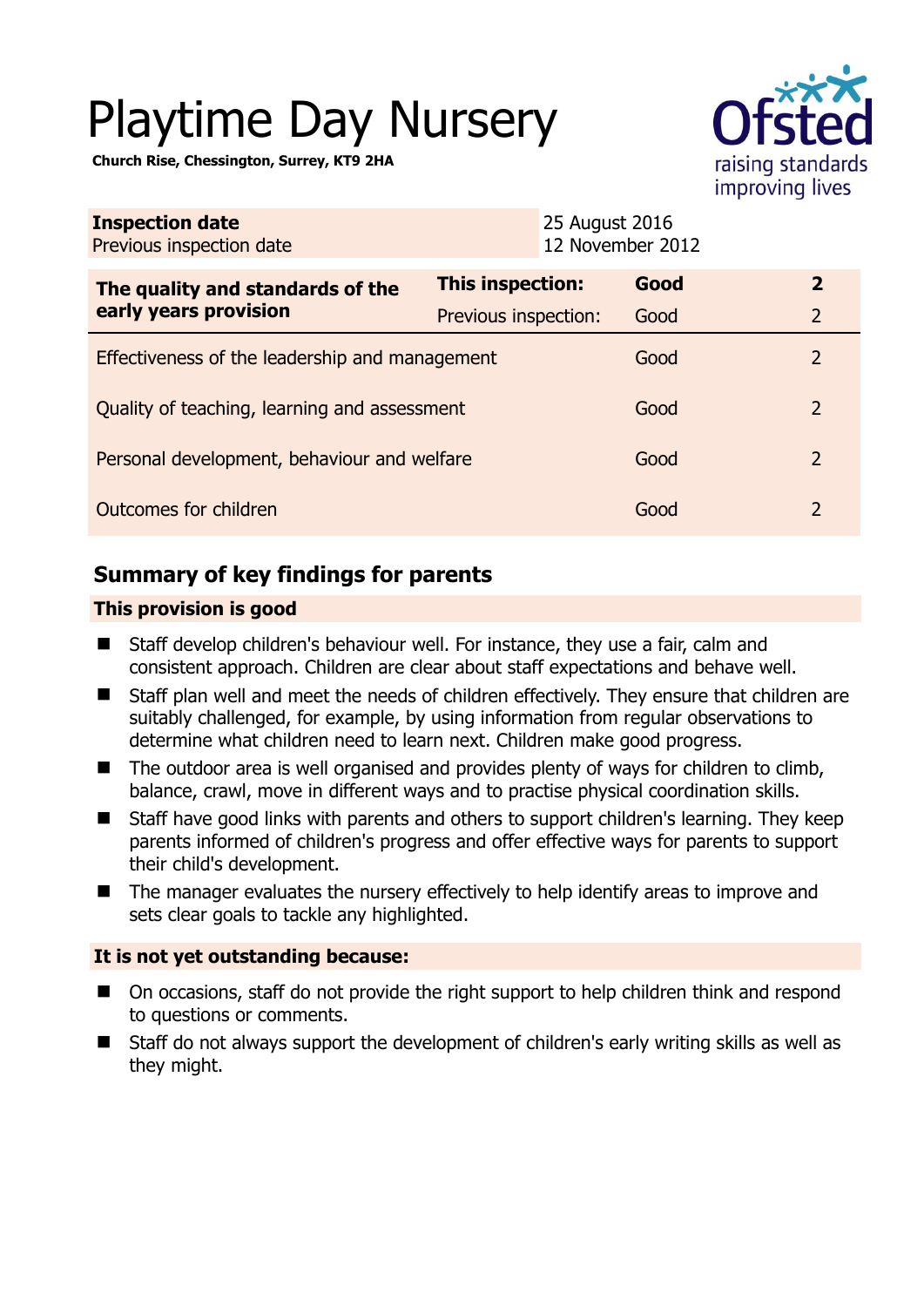## **What the setting needs to do to improve further**

## **To further improve the quality of the early years provision the provider should:**

- ensure that staff consistently give children an appropriate amount of time to think and respond to questions to further support their understanding
- help children to practise their early writing skills more effectively to aid their learning.

### **Inspection activities**

- The inspector carried out a joint observation with the manager of a group activity.
- The inspector observed interaction between staff and children indoors and outside.
- The inspector monitored and noted the progress of several children.
- The inspector looked at a range of documentation and held a discussion with the manager.
- The inspector considered the views of parents, children and staff, and interacted with the children.

**Inspector**  Jennifer Beckles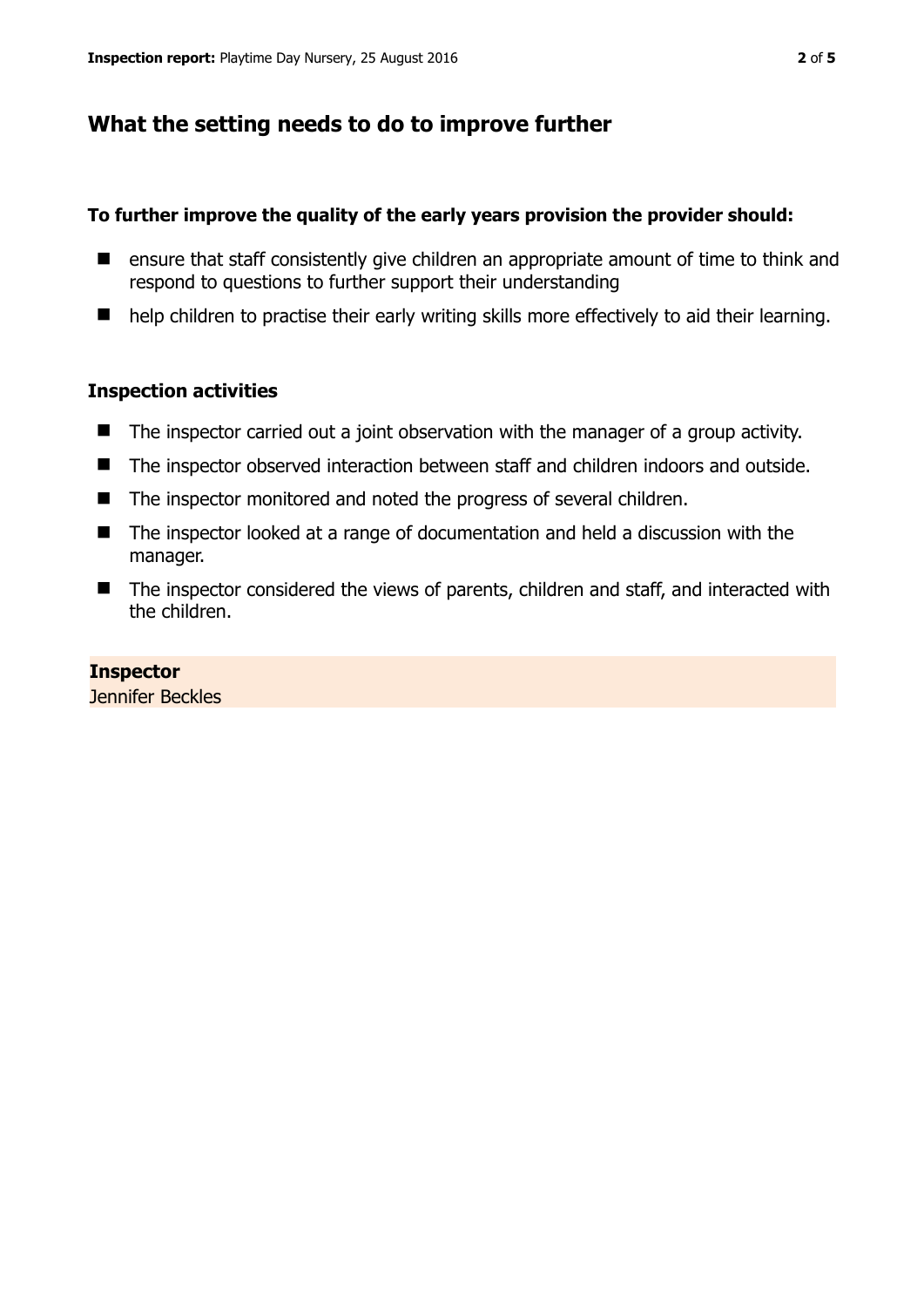## **Inspection findings**

#### **Effectiveness of the leadership and management is good**

The manager supports staff well to identify and cater for their needs, including training. For instance, staff attended a course supporting children's early reading skills which led to improvements in teaching and learning. Safeguarding is effective. Staff are clear about procedures to follow should they be concerned about a child's welfare. The manager monitors the nursery's work successfully. For instance, she observes staff regularly and provides guidance to improve their practice and skills. She also regularly checks planning and uses assessment information to identify and tackle any gaps in children's learning. Safety is prioritised. The recruitment process is thorough and assesses staff suitability for their roles, including background checks. Staff check all areas of the nursery, including nappy changing areas, to ensure hygiene and safety for children.

#### **Quality of teaching, learning and assessment is good**

Staff support children's understanding of the world well. For instance, they discuss the features of the nursery's pet snail, how it lives, and the food it needs to eat. Staff provide lots of interesting opportunities to support children's creative skills. For example, they let children explore painting on melting ice and point out the colours merging to form new colours. They support children's early reading skills well for example, by teaching them about letters and sounds in enjoyable ways. Many children have a good knowledge of the alphabet and associated sounds. Staff encourage babies' and toddlers' communication skills well. For instance, they sing lots of action songs and babies learn to link actions with words.

#### **Personal development, behaviour and welfare are good**

Staff take care to find out about children's personalities and home care routines when they first arrive to help them settle. They have warm, secure relationships with staff. Staff help to build children's confidence for example, by valuing them as individuals and having warm, positive interactions with them. Staff motivate children to learn, for instance, by providing activities linked to their enjoyment and interest. Children behave in safe ways. For instance, they tuck in chairs around tables to help prevent accidents and take part in regular evacuation procedures to leave the premises safely. Children have good independence skills. Staff teach them healthy routines, for example, by providing nutritious snacks and lunches which meet special dietary needs. They take them outdoors each day to help develop their physical well-being.

#### **Outcomes for children are good**

Children make good progress. They count securely and have a good understanding of shape and size. They learn to share, take turns and to speak and listen carefully. They gain a good range of early basic skills to prepare for their future learning in school.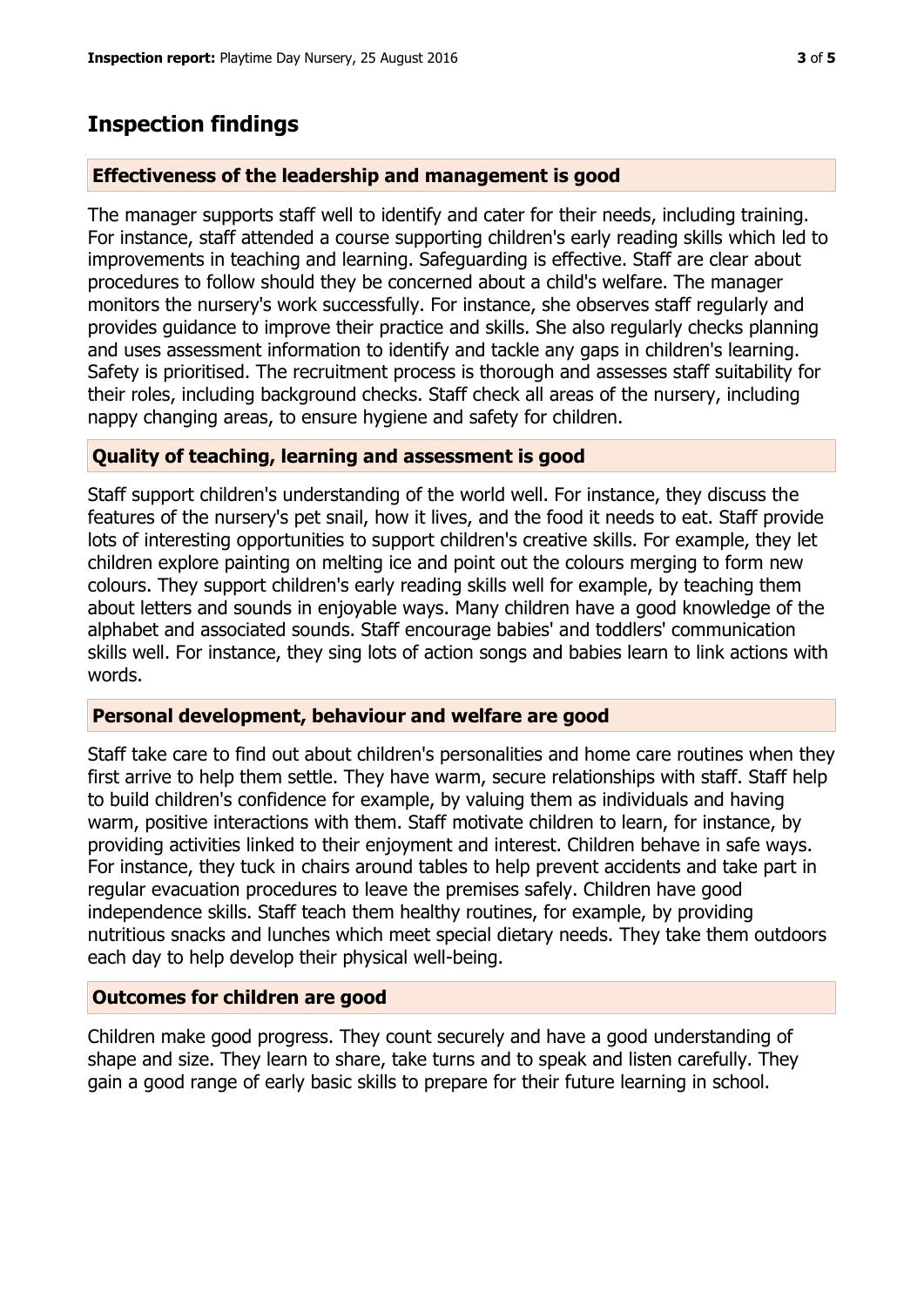## **Setting details**

| Unique reference number                             | 131825                                                                               |  |
|-----------------------------------------------------|--------------------------------------------------------------------------------------|--|
| <b>Local authority</b>                              | Kingston upon Thames                                                                 |  |
| <b>Inspection number</b>                            | 1058747                                                                              |  |
| <b>Type of provision</b>                            | Full-time provision                                                                  |  |
| Day care type                                       | Childcare - Non-Domestic                                                             |  |
| <b>Registers</b>                                    | Early Years Register, Compulsory Childcare<br>Register, Voluntary Childcare Register |  |
| Age range of children                               | $0 - 4$                                                                              |  |
| <b>Total number of places</b>                       | 62                                                                                   |  |
| <b>Number of children on roll</b>                   | 103                                                                                  |  |
| <b>Name of registered person</b>                    | Mr R D Burge & Mrs J L Burge Partnership                                             |  |
| <b>Registered person unique</b><br>reference number | RP521929                                                                             |  |
| <b>Date of previous inspection</b>                  | 12 November 2012                                                                     |  |
| <b>Telephone number</b>                             | 020 8397 2800                                                                        |  |

Playtime Nursery opened in 1979. It is located in Chessington, in the Royal Borough of Kingston-upon-Thames. The nursery is open each weekday from 7.30am to 6pm, all year round, except on public bank holidays. There are 24 members of staff employed at the nursery, 16 of whom hold appropriate early years qualifications. This includes one staff member who holds early years professional status and three staff members who hold a degree in early years.

This inspection was carried out by Ofsted under sections 49 and 50 of the Childcare Act 2006 on the quality and standards of provision that is registered on the Early Years Register. The registered person must ensure that this provision complies with the statutory framework for children's learning, development and care, known as the early years foundation stage.

Any complaints about the inspection or the report should be made following the procedures set out in the guidance 'Complaints procedure: raising concerns and making complaints about Ofsted', which is available from Ofsted's website: www.gov.uk/government/organisations/ofsted. If you would like Ofsted to send you a copy of the guidance, please telephone 0300 123 4234, or email enquiries@ofsted.gov.uk.